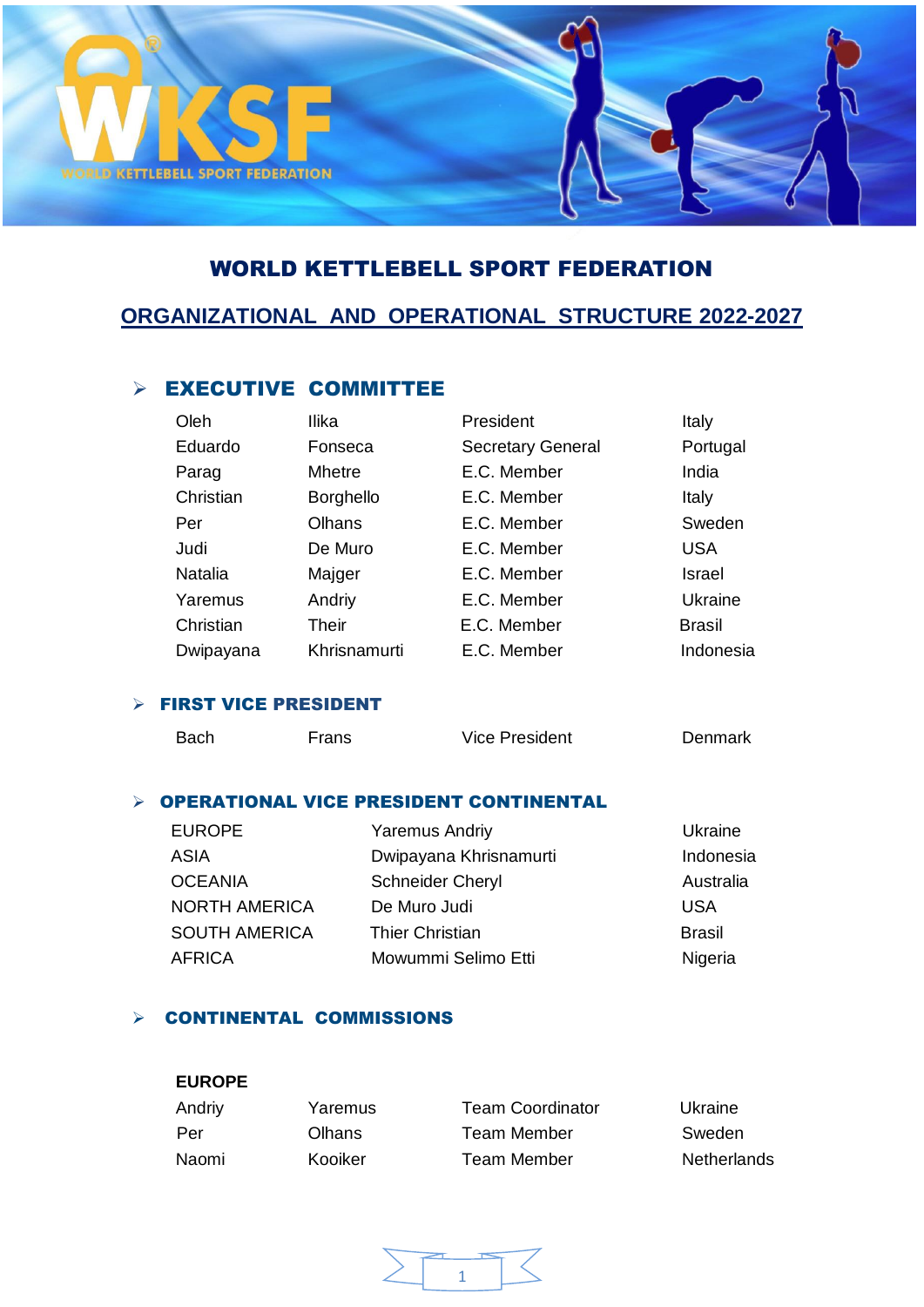

## **ASIA**

|                       | Khrisnamurti           | Dwipayana     | <b>Team Coordinator</b> | Indonesia         |
|-----------------------|------------------------|---------------|-------------------------|-------------------|
|                       | Parag                  | <b>Mhetre</b> | <b>Team Member</b>      | India             |
|                       | Vakhiddin              | Najmidinov    | <b>Team Member</b>      | <b>Uzbekistan</b> |
|                       | <b>OCEANIA</b>         |               |                         |                   |
|                       | Cheryl                 | Schneider     | <b>Team Coordinator</b> | Australia         |
|                       | Rose                   | Tamra         | <b>Team Member</b>      | New Zeland        |
|                       | Shannon                | Pigdon        | <b>Team Member</b>      | Australia         |
|                       | <b>SOUTH AMERICA</b>   |               |                         |                   |
|                       | Christian              | <b>Thier</b>  | <b>Team Coordinator</b> | <b>Brazil</b>     |
|                       | Sandy                  | Martin        | <b>Team Member</b>      | <b>Brasil</b>     |
|                       | Fredy                  | Escobar       | <b>Team Member</b>      | Chile             |
|                       | <b>NORTH AMERICA</b>   |               |                         |                   |
|                       | Judi                   | De Muro       | <b>Team Coordinator</b> | <b>USA</b>        |
|                       | Lorna                  | Kleidman      | <b>Team Member</b>      | <b>USA</b>        |
|                       | Corissa                | Sivorot       | <b>Team Member</b>      | Canada            |
|                       | <b>AFRICA</b>          |               |                         |                   |
|                       | Mowummi S.             | Etti          | <b>Team Coordinator</b> | Nigeria           |
|                       | Nasser                 | Soudani       | <b>Team Member</b>      | Algeria           |
|                       | Nana Nijkep            | Romeo         | <b>Team Member</b>      | Cameroon          |
| $\blacktriangleright$ | <b>PANEL OF JUDGES</b> |               |                         |                   |
|                       |                        |               |                         |                   |

# Vasyl Potokii Team Coordinator Ukraine Rosa Gonzalez Team Member Spain Matteo Castiglioni Team Member Italy

### **FECHNICAL CONTROL COMMISSION**

| Yaremus      | Andriy    | <b>Team Coordinator</b> | Ukraine   |
|--------------|-----------|-------------------------|-----------|
| Khrisnamurti | Dwipayana | <b>Team Member</b>      | Indonesia |
| Parag        | Mhetre    | Team Member             | India     |

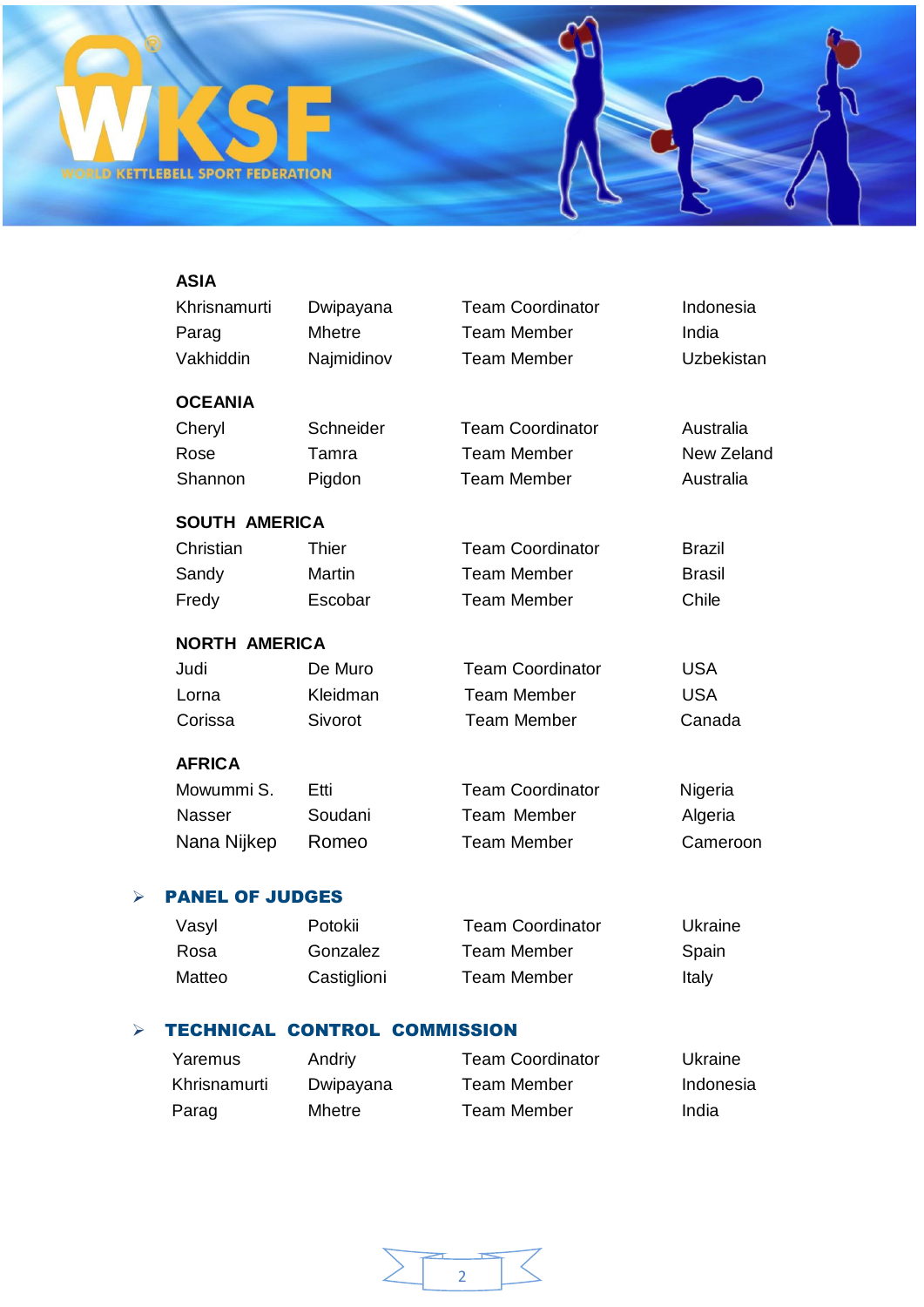

### $\triangleright$  COMMUNICATION TEAM

| Luca     | Corona | Team Coordinator | Italy   |
|----------|--------|------------------|---------|
| Patricia | Melo   | Team Member      | Brasil  |
| Katalin  | Nèmeth | Team Member      | Hungary |

#### YOUTH ACTIVITIES COMMISSION

|       | Vadym      | Roshkanyuk    | <b>Team Coordinator</b> | Ukraine |
|-------|------------|---------------|-------------------------|---------|
|       | Alessandro | Duò           | Team Member             | Italy   |
| Saiko |            | Shima-Kolesar | <b>Team Member</b>      | USA     |

#### $\triangleright$  SPORT MASTER COMMISSION

| Lorna   | Kleidman  | <b>Team Coordinator</b> | <b>USA</b> |
|---------|-----------|-------------------------|------------|
| Eduard. | Virkus    | Team Member             | Estonia    |
| Andrzej | Jodlowski | Team Member             | Poland     |

#### $\triangleright$  DISABLE SPORT COMMISSION

| Matteo   | Cossu         | <b>Team Coordinator</b> | Italy   |
|----------|---------------|-------------------------|---------|
| Dumitru  | <b>Prodan</b> | Team Member             | Moldova |
| Farzaneh | Namini        | Team Member             | Iran    |

#### $\triangleright$  STUDENTS SPORT COMMISSION

| Nicolai  | Birliba | <b>Team Coordinator</b> | Moldova  |
|----------|---------|-------------------------|----------|
| Doroteia | Fonseca | Team Member             | Portugal |
| Katalin  | Nèmeth. | <b>Team Member</b>      | Hungary  |

#### WOMEN'S SPORTS COMMISSION

| Mullen    | Laura      | <b>Team Coordinator</b> | Ireland |
|-----------|------------|-------------------------|---------|
| Kimberly  | <b>Fox</b> | Team Member             | USA     |
| Przepiòra | Aneta      | Team Member             | Poland  |

# $\triangleright$  ANTI DOPING COMMISSION

| Frans  | <b>Bach</b> | <b>Team Coordinator</b> | Denmark   |
|--------|-------------|-------------------------|-----------|
| Cresto | Giovanna    | <b>Team Member</b>      | Italy     |
| Cheryl | Schneider   | <b>Team Member</b>      | Australia |
| Parag  | Mhetre      | Team Member             | India     |